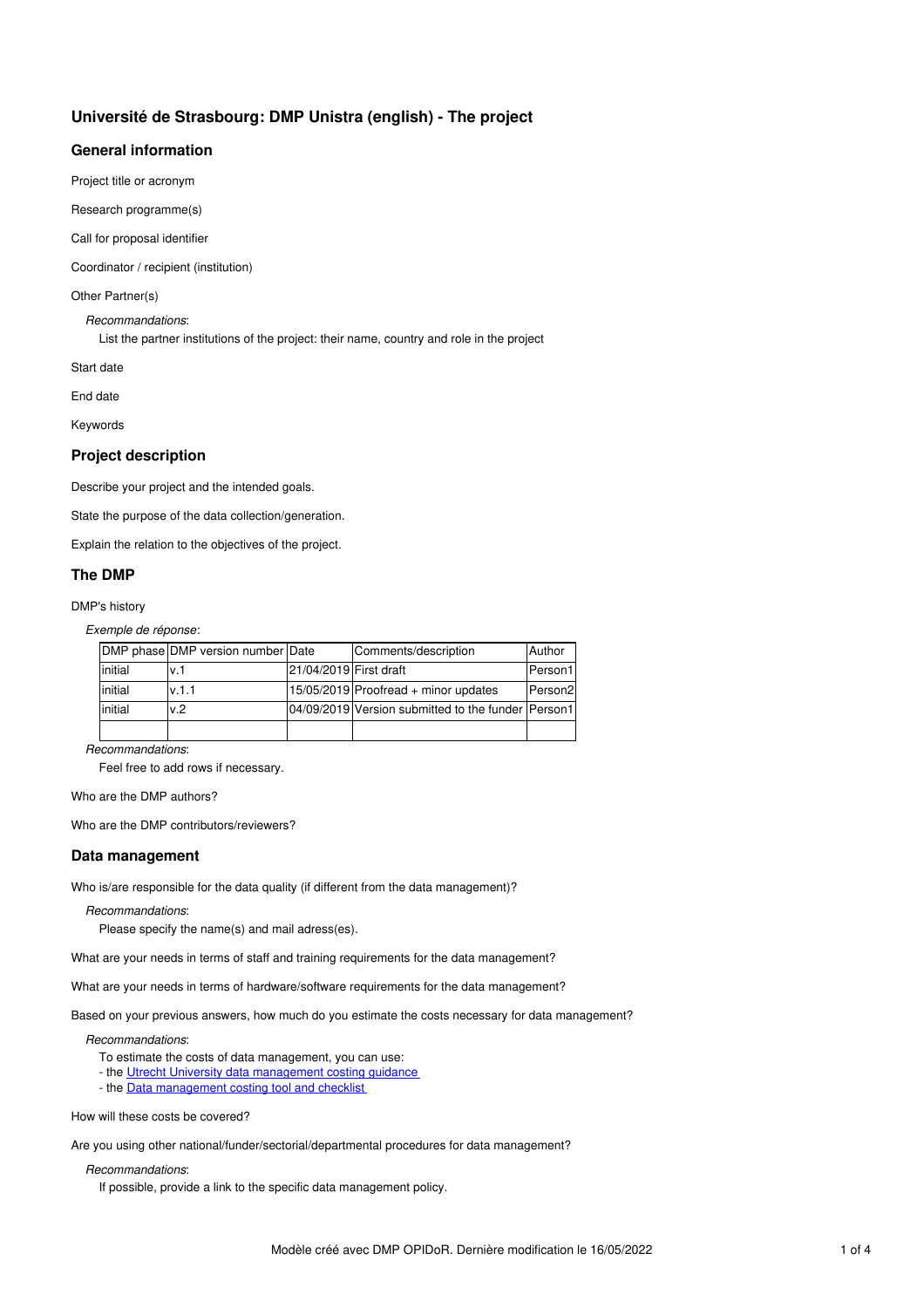# **Université de Strasbourg: DMP Unistra (english) - The data**

## **Data description and collection**

Type of data

Select one or multiple data types from the list below. Use the commentary field if necessary.

- Sound
- Physical object
- Model
- **Dataset**
- Collection
- Image
- Event
- Software
- Service
- Audiovisual
- Workflow
- Other
- Text
- Interactive ressource

#### *Recommandations*:

This answer is needed only if you didn't used the "Research Outputs" tab.

What is the nature of the generated/collected data?

Select one or more options from the list below and use the commentary field if necessary.

- Analysis
- Observation
- Experiment
- Digital modelling
- Aggregation
- Survey
- Other
- Source code
- Audiovisual corpus
- Text corpus

What kind of data are you using? If it is third party data, what is their origin?

Select one or multiples options and use the commentary section for additional information if necessary

- Data generated during the project
- Data collected during the project
- Third party data

Data description

How did you collect or generate the data?

*Recommandations*: Describe your worflow.

Specify the format(s) of the data collected or generated.

What is the data volume?

## **Softwares and source codes**

Specify what software tools are used to create and process the data.

Will you provide the softwares and/or source codes and their documentation used to process the data?

*Recommandations*:

Softwares are important to be able to reproduce an experiment or to merely read the data.

If softwares or source codes are created during the project, will you make them available online on Software Heritage?

*Recommandations*:

The website [Software](https://www.softwareheritage.org/) Heritage aims to preserve and share source codes of every softwares since the second half of the last century.

Will the software and source code developed during the project be documented in a software management plan?

*Recommandations*: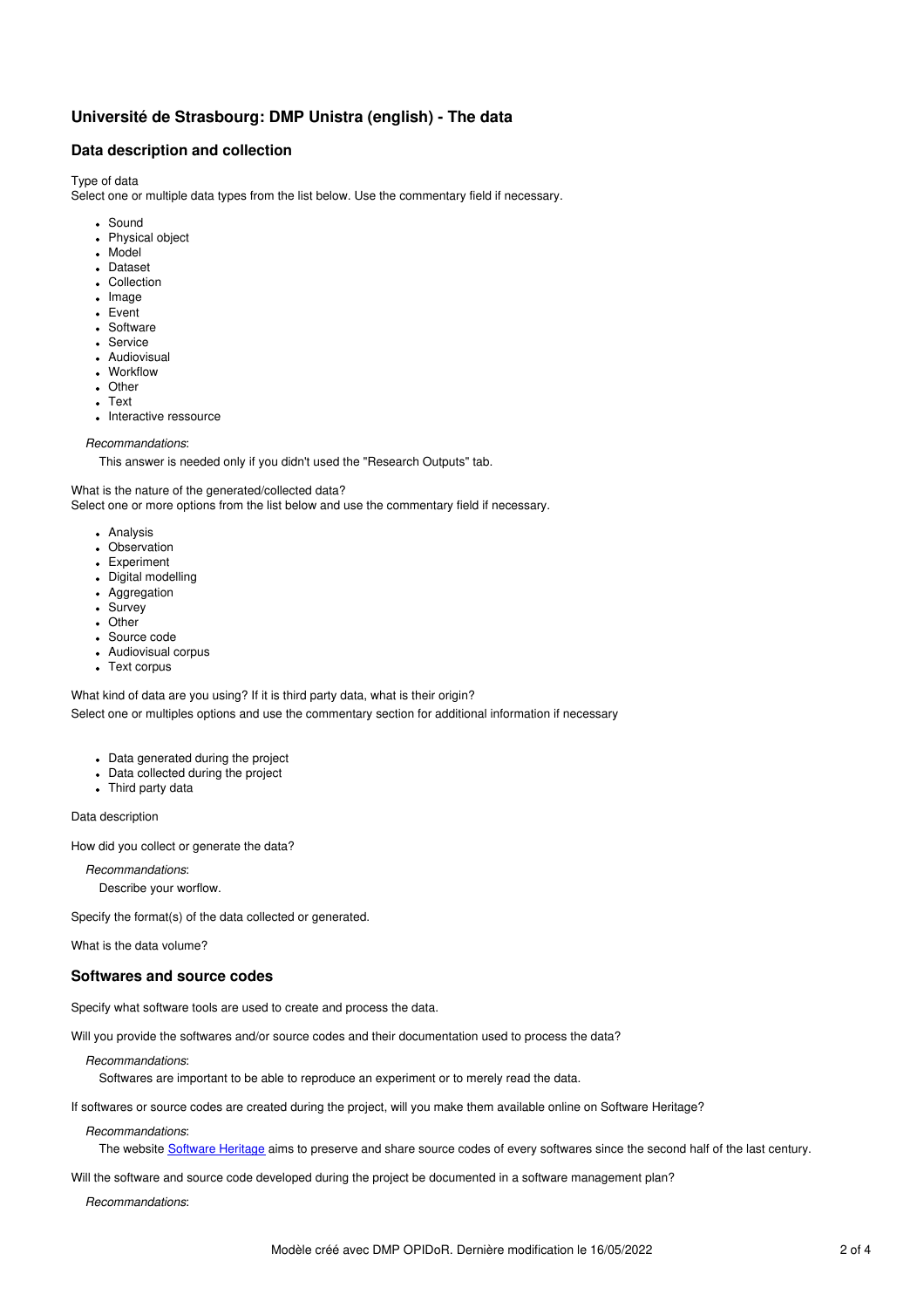You will find models of Software Management Plan (SMP) on OPIDoR.

## **Data quality**

Do you use metadata and/or vocabulary standards to describe your data?

*Recommandations*:

The [Metadata](https://rdamsc.dcc.ac.uk/) Standard Catalog is a good entry point to find a relevant standard. If none is available in your domain, contact your data librarian.

Will you provide documentation about data?

*Recommandations*:

All elements likely to provide context to the data are welcome in order to facilitate their understanding and their re-use. It can be a simple readme file or a detailed codebook describing how the data were generated.

What naming conventions do you use to name your files?

*Recommandations*:

Specify your approach of versioning.

Outline the tree view classification used for your files.

Describe the data quality assurance process(es). Is a how-to manual describing the quality practices available for research team members?

*Recommandations*:

If possible, provide a link to the quality assurance plan.

*Exemple de réponse*:

Ex: After the collect in Excel, we used OpenRefine to clean and complete the data in accordance with the our codebook. Data are then exported in CSV format and reviewed by our data manager.

Ex: We wrote a guide [link to an external ressource] to help the team members entering data in a unified way into the database

## **Storage, sharing and security**

**Storage:** describe the data storage and backup type used during the project.

*Exemple de réponse*: Ex: External hard drive, Data center, USB flashdrive, etc.

**Storage:** What is the global volume?

*Recommandations*: For the initial DMP, enter an estimated volume.

**Storage:** where are the data stored geographically?

**Sharing:** describe how the data are shared between team members (or partners) during the project.

**Security:** what are the physical and other risks threatening your data security?

Security: what actions are taken to ensure data security, integrity, traceability and confidentiality?

## **Ethics and privacy**

If your are processing personal or medical data, have you collected the informed consent of the persons about collecting, using, sharing and longterm perserving data?

Did you notify the DPO of the personal or medical data processing?

#### *Recommandations*:

For any advice regarding the *General Data Protection Regulation (*GDPR)*,* you can contact the DPO of your institution.

Was your project reviewed by the Ethics Committee?

*Recommandations*:

At the Unistra, you can contact the:

- Ethic [committee](http://udsmed.u-strasbg.fr/dmg/recherche-2/ethique-et-procedures-reglementaires/) for medical research

- Ethics [Committee](https://www.unistra.fr/index.php?id=ethique-recherche) for research

It issues opinions on research protocols relating to non-interventional investigations in humans (outside the framework of the Jardé Act) and carried out under the responsibility of a researcher or a professor-researcher at the University of Strasbourg.

### **Intellectual property rights**